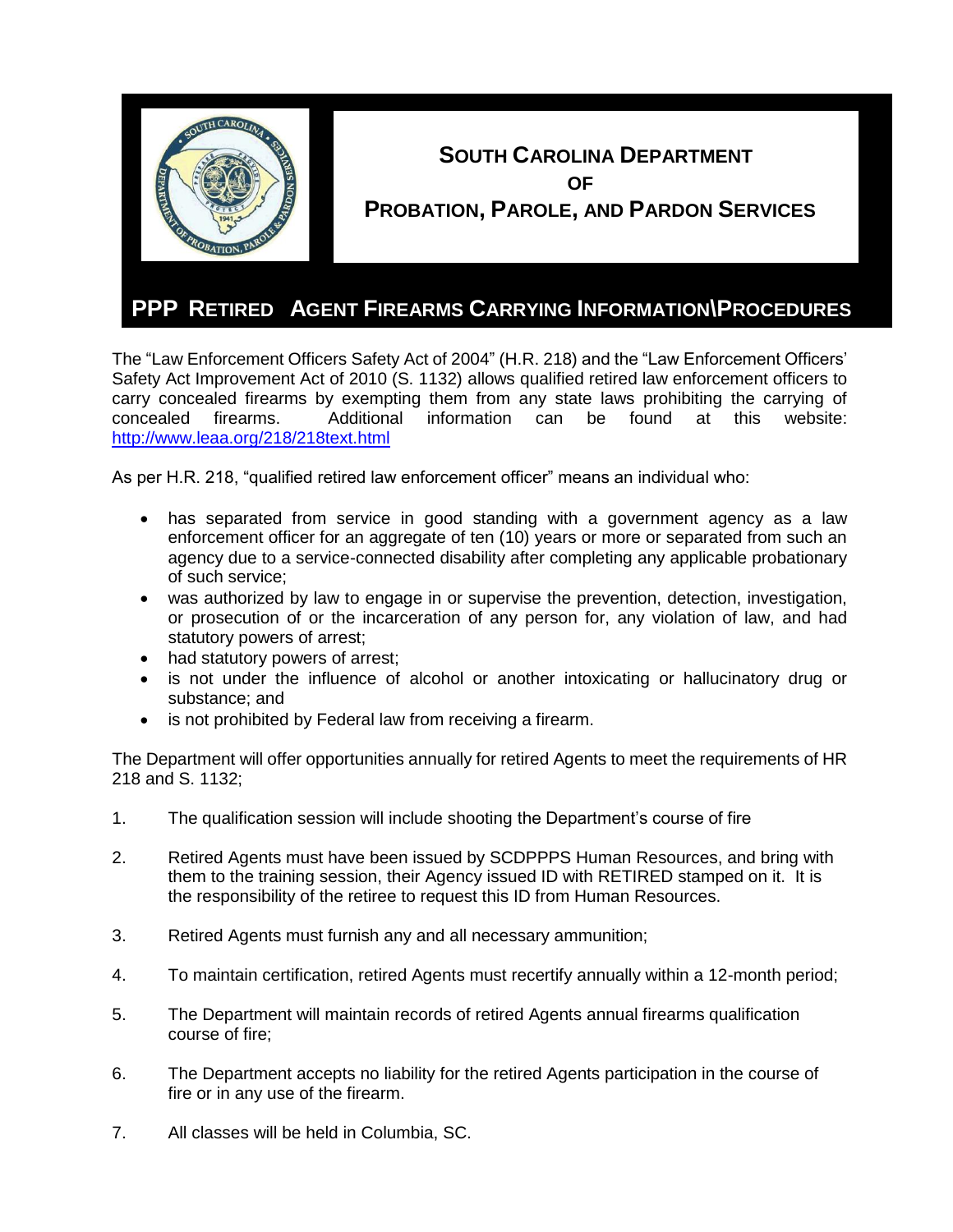## **PROCEDURES FOR ENROLLING IN A CERTIFICATION CLASS**

All training sessions will be conducted in Columbia and the session dates and times will be posted on the Department's website: [http://www.dppps.sc.gov/parole\\_agents\\_training.html](http://www.dppps.sc.gov/parole_agents_training.html) The first sessions will be held in early 2011 and will be posted on the website when they are confirmed.

Contact Melissa Ray in Training Compliance and Professional Development at least five business days before your desired training session to enroll.

**EMAIL:** [Melissa.Ray@ppp.sc.gov](mailto:Melissa.Ray@ppp.sc.gov) **TELEPHONE:** (803) 734-9234

**QUESTIONS:** Please contact Melissa Ray in Training Compliance and Professional Development) if you have any questions.

## **CLASS 1 LAW ENFORCEMENT CERTIFICATION**

The SC Criminal Justice Academy requires that you must be currently employed with a law enforcement agency to maintain your Class 1 LEO certification. This means that the day you separate from the Agency and are not employed with another law enforcement agency, you **no longer** retain your Class 1 LEO certification. To regain it, you must be hired by another law enforcement agency. What training you'll be required to complete is dictated by the length of separation. Those requirements are:

- ☞ **LESS THAN 1 YEAR AFTER SEPARATION DATE**: catch up any required annual training: CDV, legals, firearms, etc.
- ☞ **MORE THAN 1 YEAR BUT LESS THAN 3 YEARS AFTER SEPARATION DATE**: attend a limited basic class at the CJA
- ☞ **MORE THAN 3 YEARS AFTER SEPARATION DATE**: must attend a full CJA basic class

## **SLED CONCEALED WEAPON PERMIT INFORMATION**

Once you retire, you may opt to obtain a SLED Concealed Weapons Permit. By state law, retired law enforcement officers are exempt from paying the CWP application fee. When applying, you will need to include a letter from the retirement/pension authority (PEBA) from which you receive benefits along with the application and other required documents.

Regarding training, as a retired officer you will not need to complete a CWP training class. However, depending on the length of time between the time you retired and apply for a CWP, you may need to attend\complete the legal aspects portion of the CWP class. You can contact SLED via email at [CWPQuestions@sled.sc.gov](mailto:CWPQuestions@sled.sc.gov) for further guidance.

You can visit the SLED website:<http://www.sled.sc.gov/> for further information regarding the CWP program.